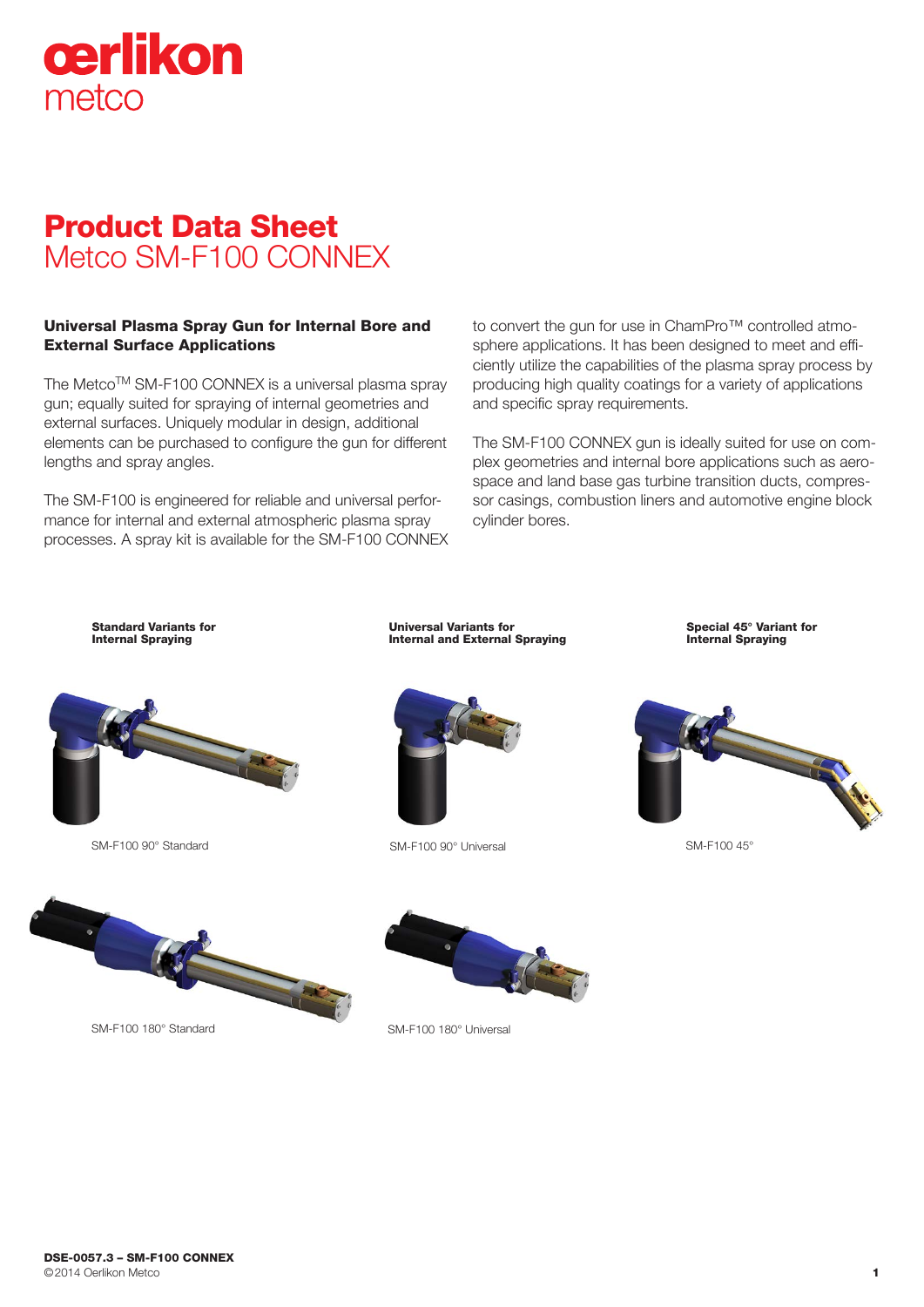#### 1 General Description

The SM-F100 CONNEX Universal Plasma Spray Gun can apply coatings on internal bores down to a minimum dimension of 100 mm (4 in), as well as all external spray surfaces. It has been developed to meet the present aerospace, chemical processing, petro-chemical and general engineering industry coating requirements.

The spray direction of the SM-F100 CONNEX is perpendicular to the gun axis. The gun is designed for machine mounting and is not intended to be handheld. It can be operated in an atmospheric or controlled atmosphere plasma spray environment with minor modifications.

The modular design of the SM-F100 CONNEX disassembles into three parts:

Connection piece: has inlets for electrical current, water, plasma gas and spray powder and is available as a 90° or 180° configuration.

**Extension module:** convevs the operating media to the gun head. The module is cooled with circulating water. It comes in four standard lengths, with special lengths available upon request.

Gun head: includes all main elements ensuring a continuous and precise plasma jet. The powder injection is integrated into the nozzle, thus preventing turbulence during powder injection. The gun head is available in external or internal powder injection configurations. The advanced gun head design of the SM-F100 produces excellent quality coatings at low power, equivalent to higher power guns, without sacrificing production time.

Optional 45° intermediate module: permits the gun to spray at a 45° angle.

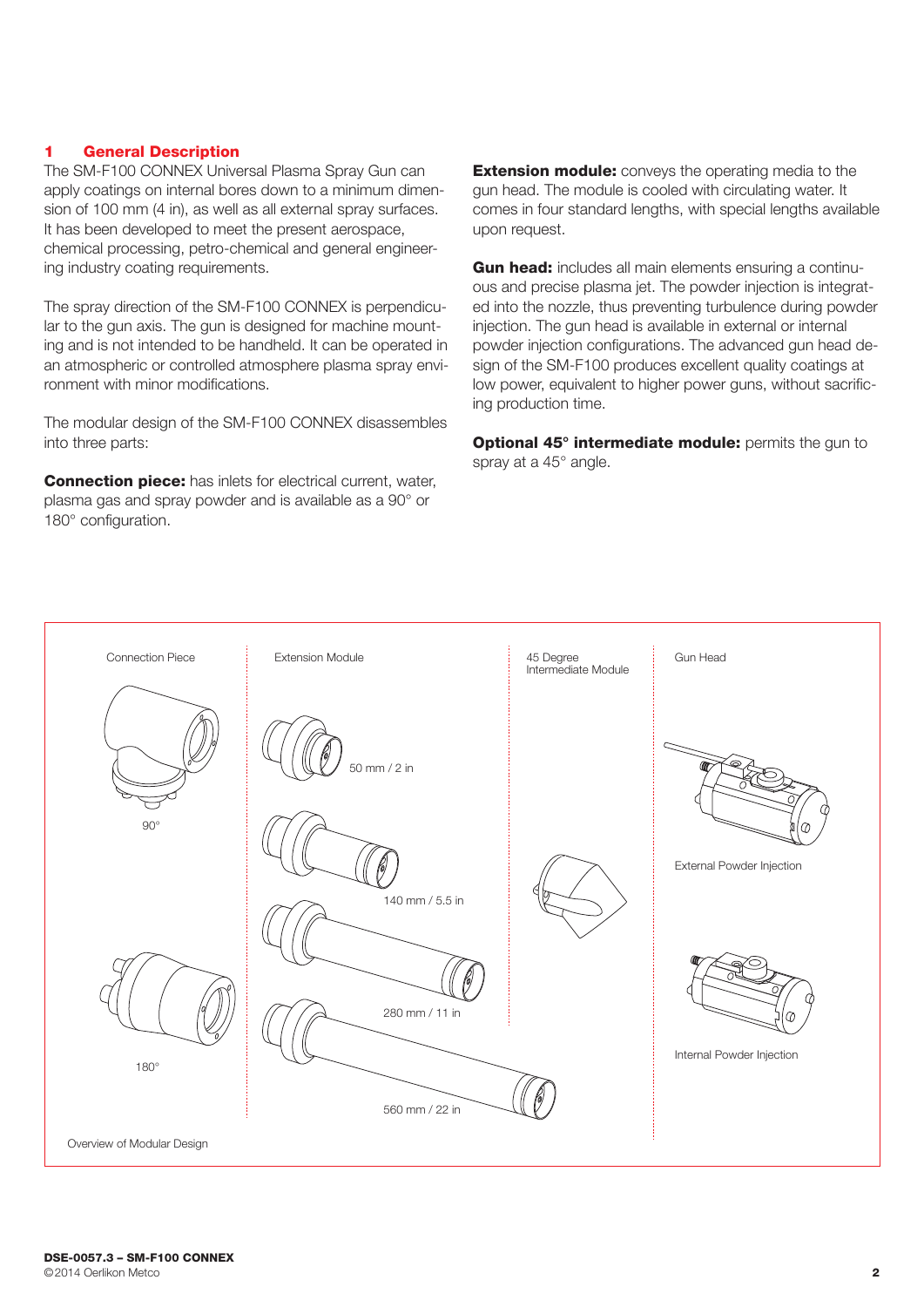### 2 Features and Benefits

- n Modular construction: provides the user with the freedom of selecting the gun head, connection modules and extension modules to be ordered.
- n Controlled atmosphere capability: suitable for use in Metco ChamPro systems with VPS kit.
- Simple hardware configuration: sprays a wide range of materials with a single nozzle / electrode configuration.
- Long life hardware: typical life for tungsten-lined nozzles is in excess of five times that of unlined nozzles when proper cooling is used.
- Machine-mount: appropriate for use with robotic or traverse mechanisms.
- CE-conformity: the SM-F100 plasma gun meets European safety and operation requirements and is CE conformant.
- Universal: one gun can be configured for internal or external use in a matter of minutes.

# 3 Accessories and Options

**Technical Data** 

4.1 Dimensions

Oerlikon Metco offers a wide variety of accessories and options for the SM-F100 CONNEX to suit specific spray requirements. These include nozzles, electrodes, powder

- **n** Complex geometry capability: applies high quality plasma spray coatings to components with complex geometries and tight clearances.
- Ease of use: operates with combinations of argon and hydrogen, as well as argon and helium without having to change the gun nozzle.
- **n** Low operating costs: resulting from excellent deposition efficiency and powder throughput, as well as simplified maintenance requirements.
- Ease of maintenance: gun hardware designed for safe and easy maintenance with fast and simple hardware changes.
- **n** Versatility: sprays a wide variety of coatings, including ceramics, carbides, pure metals and alloys and cermets.
- $\blacksquare$  Robust design: holds up in the harshest thermal spray environments.

port assemblies, air cooling jets, cables and hoses. For a complete list of optional parts and spare parts please refer to the parts lists section of the reference manual.

#### 520 mm / 20.47 in 200 mm / 8 in 150 mm / 6 in 240 mm / 9.44 in 46.5 mm / 1.8 in 100 mm / 3.93 in 8 mm / 1.9 in  $\frac{144 \text{ mm} / 5.66 \text{ in}}{100 / 4 \text{ in}}$  $\overline{c}$ 215 mm / 8.5 in 8.5 minimum 284 mm / 11.18 in internal bore  $mm/$ (all variants) 564 mm / 22.2 in 215 mm /  $215$  mm /<br>8.5 in 215 ø 40 mm / 1.57 in SM-F100 90° Standard SM-F100 90° Universal 200 mm / 8 in 520 mm / 20.47 in 240 mm / 9.44 in 300 mm / 12 in 100 mm / 3.93 in 46.5 mm / 100 mm / 4 in 1.8 in



100 mm / 4 in

SM-F100 180° Universal